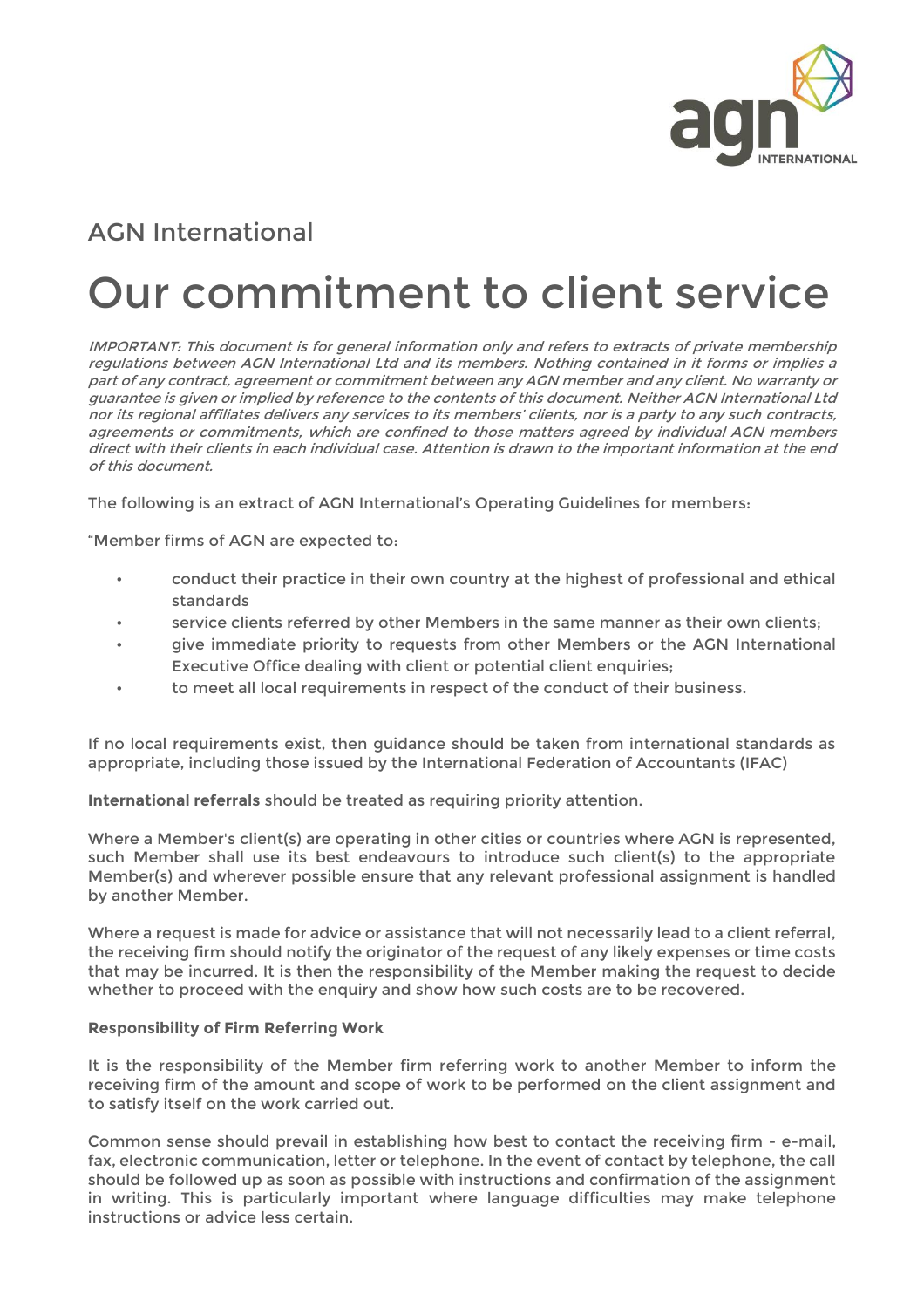

Enquiries or referrals should be made in the first instance to the partner named as "Contact Partner" for the location concerned, with a copy to the Contact Partner or firm, where this is different.

The referring firm/partner has the responsibly to specify:

- the services required and, where appropriate, the degree of detail expected. This is particularly important for audit assignments if the standard of reporting is other than that of the country in which the audit is to be carried out or if the level of materiality is not that of the entity to be audited; assistance with any non-local reporting requirements should be given.
- the time frame expected for the response;
- the basis of charging;
- Members are expected to handle small enquiries, not involving direct relationship with the client, without charge, unless otherwise stated;
- the form of the response (e.g. telephone, electronic communication, courier, mail, etc.).

## **Responsibilities of Firm Receiving Work**

The receiving firm is obliged to advise the referring firm of any further local requirements or any reason why the work cannot be carried out as requested. No Member shall accept an assignment that is not within its professional capabilities

It is the responsibility of the Contact Partner receiving an assignment:

- to ensure that he is clear as to the instructions given and the basis of charging. Members are expected to handle small enquiries, not involving direct relationship with the client, without charge, unless otherwise stated;
- to indicate promptly if for any reason his firm is unable to accept the instructions, wherever possible an alternative adviser should be recommended and introductions effected as necessary;
- to allocate the work to a partner or member of staff of the appropriate level of experience and to notify the referring firm of the names of such staff involved with the assignment;
- to ensure the work is undertaken to a proper standard;
- to advise the referring firm promptly of any difficulties or delays that may arise;
- to keep any promises made to the referring firm in respect of the assignment.